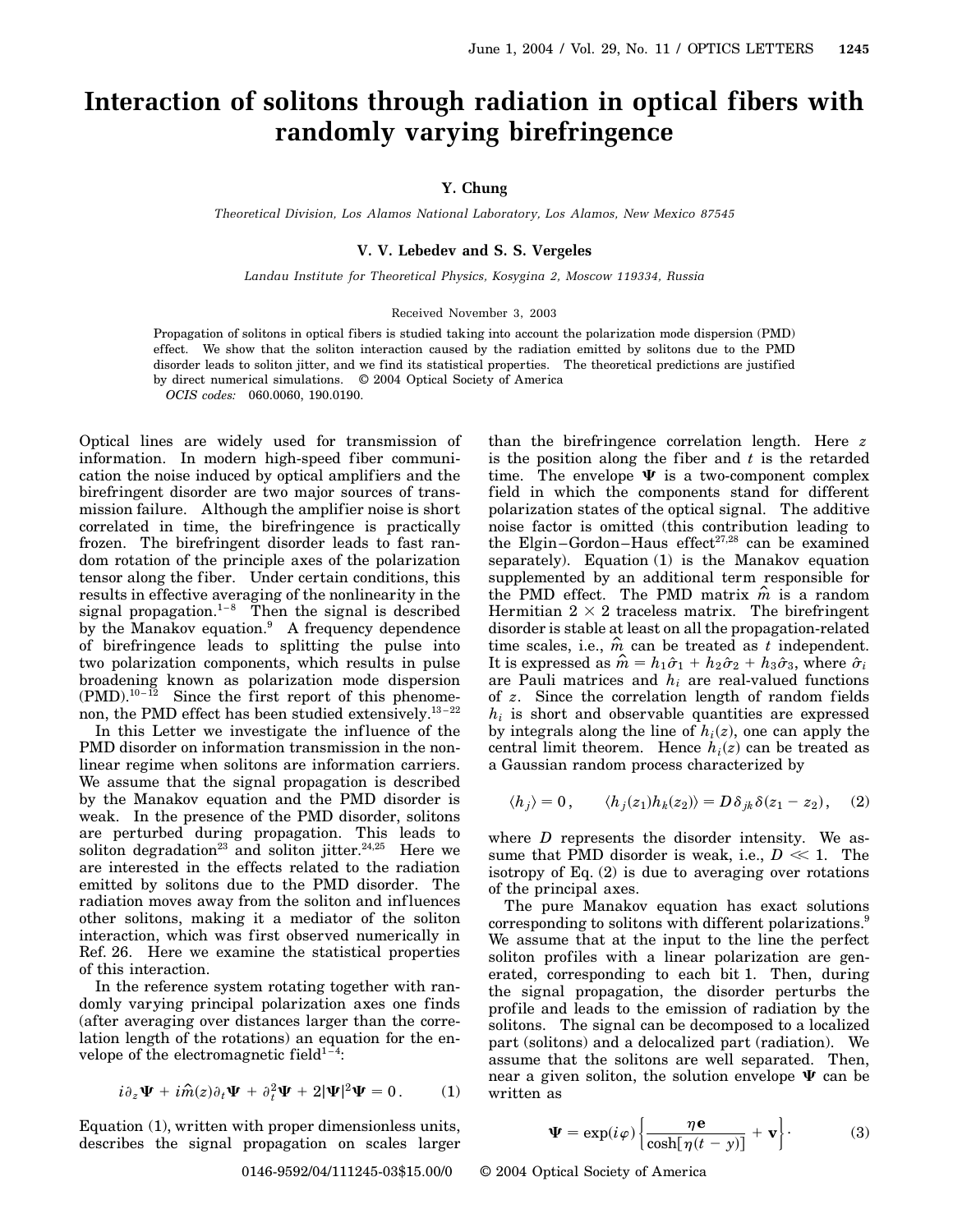Here  $\eta$  and  $\gamma$  are the amplitude and position of the soliton, respectively, and  $\varphi$  is a *z*- and *t*-dependent phase. The unit complex vector **e** characterizes the polarization of the soliton, and **v** describes radiation in its vicinity. Because of the weakness of the disorder, the radiation can be examined in the linear approximation. It is convenient to expand **v** over the eigenfunctions of the linearized Manakov equation near a given soliton pattern. To find the eigenfunctions, we use the Kaup perturbation technique<sup>29</sup> around each soliton and match the expressions of the eigenfunctions in the regions between the solitons. Then we find an explicit profile for **v** that is a superposition of contributions produced by sources proportional to  $h_i$  and localized at the solitons.

In the region  $z \ll D^{-1}$ , where the variations of the soliton amplitudes are negligible, the principal disorder effect is in fluctuations of the soliton position *y* related to the soliton interaction through radiation. Let us examine this effect assuming that the soliton polarization is  $\mathbf{e} = (1, 0)$  and  $\eta = 1$ . An influence of the radiation on the soliton parameters can be found by projecting Eq. (1) onto the eigenmodes, corresponding to variations of the soliton parameters and radiation in Eq. (3). Then in the second-order approximation in **v** the equations describing variations of *y* are

$$
\partial_z \beta = \mathcal{F}_{vv} + \mathcal{F}_{vh} + \Phi_{vv}, \qquad (4)
$$

$$
\partial_z y = 2\beta + h_3 + \Pi + \mathcal{P}, \qquad (5)
$$

where  $\beta$  is the phase velocity of the soliton. The  $h_3$ term in Eq.  $(5)$  corresponds to the direct jitter.<sup>24,25</sup> The influence of radiation is described by the secondorder terms:

$$
\mathcal{F}_{vv} = 2 \int dx \tanh x \cosh^{-2} x |v_2|^2,
$$
  
\n
$$
\mathcal{F}_{vh} = -\text{Im}\Big[ (h_1 - ih_2) \int dx \frac{\tanh x}{\cosh x} \partial_t v_2 \Big],
$$
  
\n
$$
\Pi = -\int dx \, x \cosh^{-1} x \, \text{Re}[(h_1 - ih_2) \partial_t v_2],
$$
  
\n
$$
\Phi_{vv} = \int dx \frac{\tanh x}{\cosh^2 x} [4|v_1|^2 + v_1^2 + (v_1^*)^2],
$$
  
\n
$$
\mathcal{P} = i \int dx \cosh^{-2} x [v_1^2 - (v_1^*)^2],
$$
\n(6)

where  $x = t - y$  and  $v_1$  and  $v_2$  are polarization components of radiation field **v**.

In two-soliton dynamics, radiation **v** is a superposition of two contributions from the solitons. Calculating these contributions, substituting the result into Eqs.  $(6)$ , and then solving Eqs.  $(4)$  and  $(5)$ , we find solutions corresponding to a given disorder  $h_j$ . Then the soliton position shifts  $\delta y_1$  and  $\delta y_2$  can be expressed as integrals of random processes. Hence, by the central limit theorem, the quantities  $\delta y_1$  and  $\delta y_2$  can be treated as Gaussian random variables asymptotically

at large *z*. Statistical properties of such variables are completely characterized by their averages and variances. We find that the average values of  $\delta y_1$  and  $\delta y_2$ are negligible. Thus the main objects we need to calculate are mean-square f luctuations of the quantities, which determine the soliton jitter. Specifically, we examine two different cases: parallel and orthogonal polarizations. Averaging in accordance with Eq. (2), we obtain in the first case

$$
\langle (\delta y_{1,2})^2 \rangle = \frac{4}{3} G_{\parallel} D^2 z^3 + D z \,, \tag{7}
$$

$$
\langle (\delta y_1 - \delta y_2)^2 \rangle = \frac{8}{3} \left[ 1 + \cos(2\alpha) \right] G_{\parallel} D^2 z^3, \tag{8}
$$

where  $G_{\parallel} \approx 0.204$  and  $\alpha$  is the phase mismatch of the solitons. The  $z^3$  term of Eq.  $(7)$  corresponds to the radiation-mediated jitter, whereas the last term corresponds to the direct jitter; i.e., the radiation effect becomes dominant for  $z \gg D^{-1/2}$ . The correlation between the soliton displacements is explained by the strong correlation between the radiation emitted by solitons, which is related to the long correlation of the PMD disorder in time. For the orthogonal polarizations we find

$$
\langle (\delta y_{1,2})^2 \rangle = Dz \,, \qquad \langle (\delta y_1 - \delta y_2)^2 \rangle = 4Dz \,. \tag{9}
$$

In this case the radiation-mediated interaction gives zero contribution.

To confirm the theoretical predictions, extensive computational experiments are performed based on direct Monte Carlo simulation of Eq. (1). In Fig. 1 we plot the average square fluctuation  $\langle (\delta y_1 - \delta y_2)^2 \rangle$ of the intersoliton shift as a function of propagation length *z* for the parallel polarization. We chose the noise intensity  $D = 0.0125^2$ . For the sake of comparison with Eq. (8), three different phase mismatches  $\alpha = 0, \pi/4, \pi/2$  are considered. For each  $\alpha$  we average the fluctuations over 40 realizations. The solid curves stand for the numerical results, and the dashed curves stand for the theoretical predictions of Eq. (8). The same setup is used for the orthogonal polarization



Fig. 1. Parallel polarization state: mean-square intersoliton shift as a function of *z* for three phase mismatches. Dashed curve, theory; solid curve, numerics.